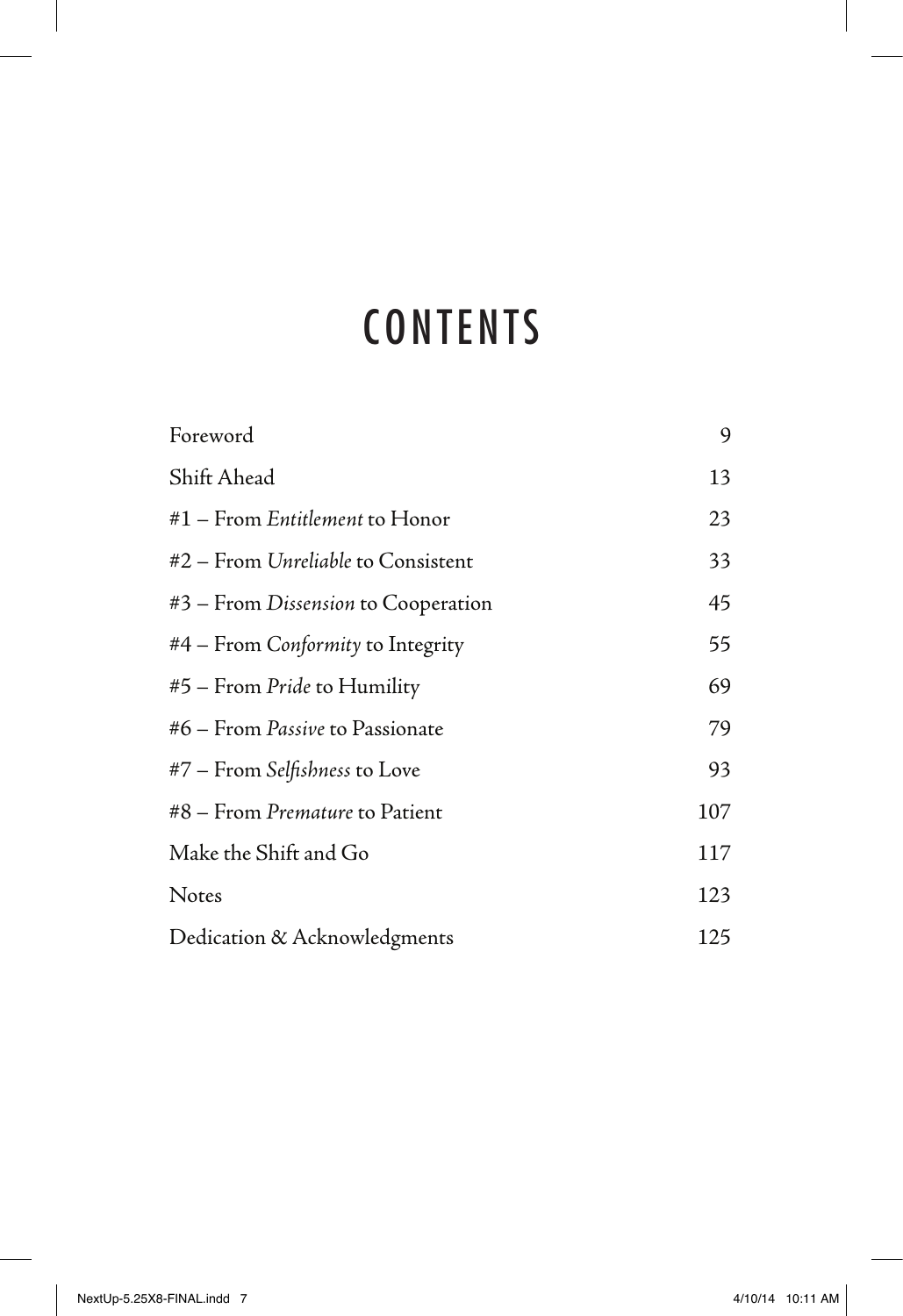

# **FROM** *ENTITLEMENT* **TO HONOR**

The words *entitlement* and *honor* may not seem like they go together at first. After all, we don't necessarily think about the two being polar opposites. The truth is, though, that the millennial generation has forced the two to be mentioned in the same sentence . . . or at least in the same chapter!

If I were to poll one hundred people who claimed to understand what the millennial generation is and asked those people to name the top three problems with our generation, the majority of them would probably list a sense of entitlement as being one of the great problems. Whether completely true or not, young people today are often accused of believing they are entitled to certain rights and privileges in life.

I believe there is a lot of merit to the idea that our generation (those in their twenties and early thirties) is a generation that feels entitled to many things. It's not just physical things we feel entitled to either. Many in our generation feel entitled to happiness at any cost and entitled to respect and influence well before it's earned. For those of us looking to be the next great leaders who move our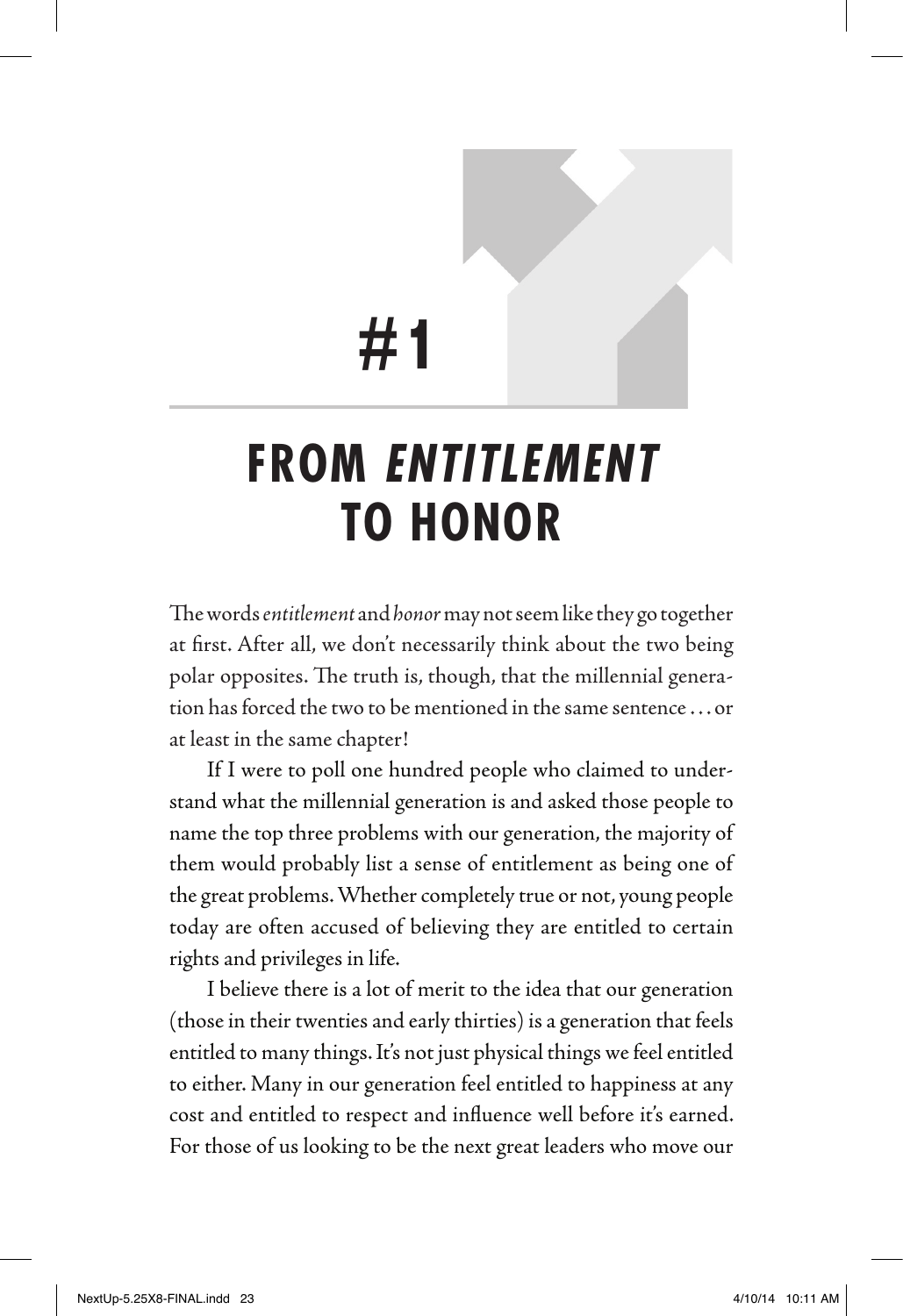organizations, families, and churches forward, we have to understand that we're not entitled. We have to understand that, while we should certainly be respected to some degree, no one owes us great authority or influence.

### WE AREN'T ENTITLED TO ANYTHING

If we feel entitled to something, we think we deserve it that it should be ours just because we're us. The truth is, we don't deserve anything we're given. This is a concept we as Christians should understand. The only thing you and I really deserve is *nothing*. That's what we've earned.

Think back for a second to your childhood. If you were like me, you were blessed enough to have parents who loved and cared for you beyond what you could have ever earned. Really, I was blessed beyond belief because my mom had a hard time telling me no. Some would say I had her wrapped around my little kid finger. Mom had such a hard time telling me no she would always let me get a toy when we went to Wal-Mart. I remember searching the aisles over and over looking for that one toy I wanted to buy each time we went. At the end of the shopping trip, it was mine.

I was about eight years old the first time I can remember my mom telling me no on a Wal-Mart trip. This particular trip, I walked through the entrance, ran to the toy aisle, browsed for a while, grabbed my toy of choice, and met up with Mom a few aisles over. But this time when I took the toy over to Mom, she said, "No!"

I don't know if she was proving a point or if she had just had a parent epiphany that I couldn't always have my way, but she told me no. I couldn't believe it. I was her child! I deserved the toy! I was entitled to it! Many of us still have that mentality, even into our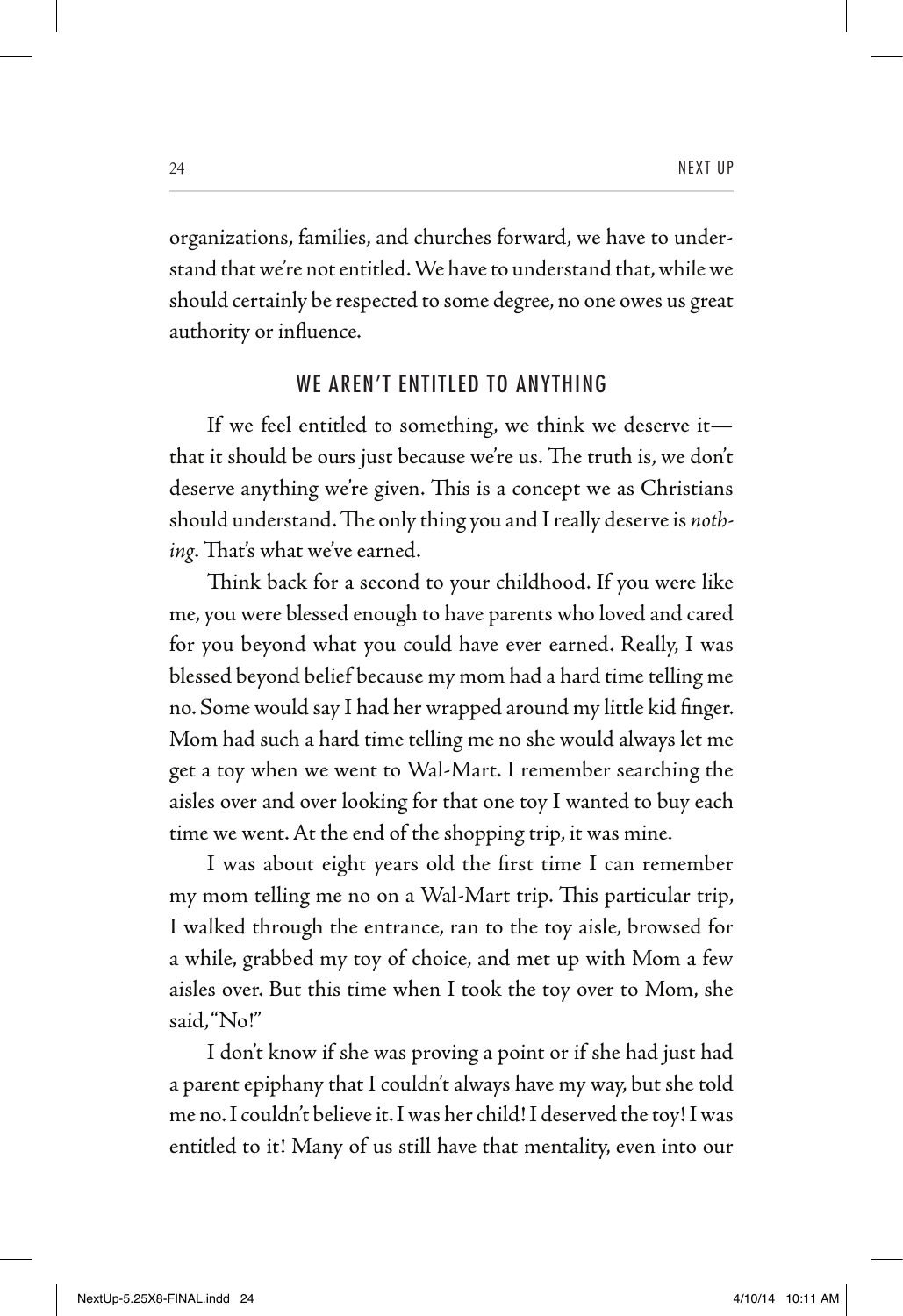adult lives. We're convinced that because we are who we are, we deserve special treatment or something in return.

Now, I don't think it's all on our own merit. Many times we're told we deserve something. Many of you

WE'VE DECIDED to sacrifice honor and love on the altar of proving ourselves and our theology to be right.

had a mom like mine who, despite great intentions, was really good at spoiling her children. The belief that we're entitled grows over time. Each time we think, "I deserve that," or "Why don't I get that?" we let it grow a little more. Soon, entitlement is in our beliefs and it begins to drag us down and ruin our view of the world and of others.

### THE DISCIPLINE OF HONOR

I remember flipping on the news right after the last presidential election and feeling stunned by the lack of honor the panelists and commentators showed toward both candidates. We've lost the idea of honor in our society. Society has quit teaching us how to honor others, how to honor our parents, and how to honor our leaders.

Do you remember the only one of the Ten Commandments that comes with a promise? Moses, after being called up on Mount Sinai, was issued commands for the people to live by. The one commandment God gave to Moses that was accompanied by a promise was the one that said, "*Honor* your father and your mother, so that you may *live long* in the land the Lord your God is giving you" (Exodus 20:12, emphasis mine). God told the people thousands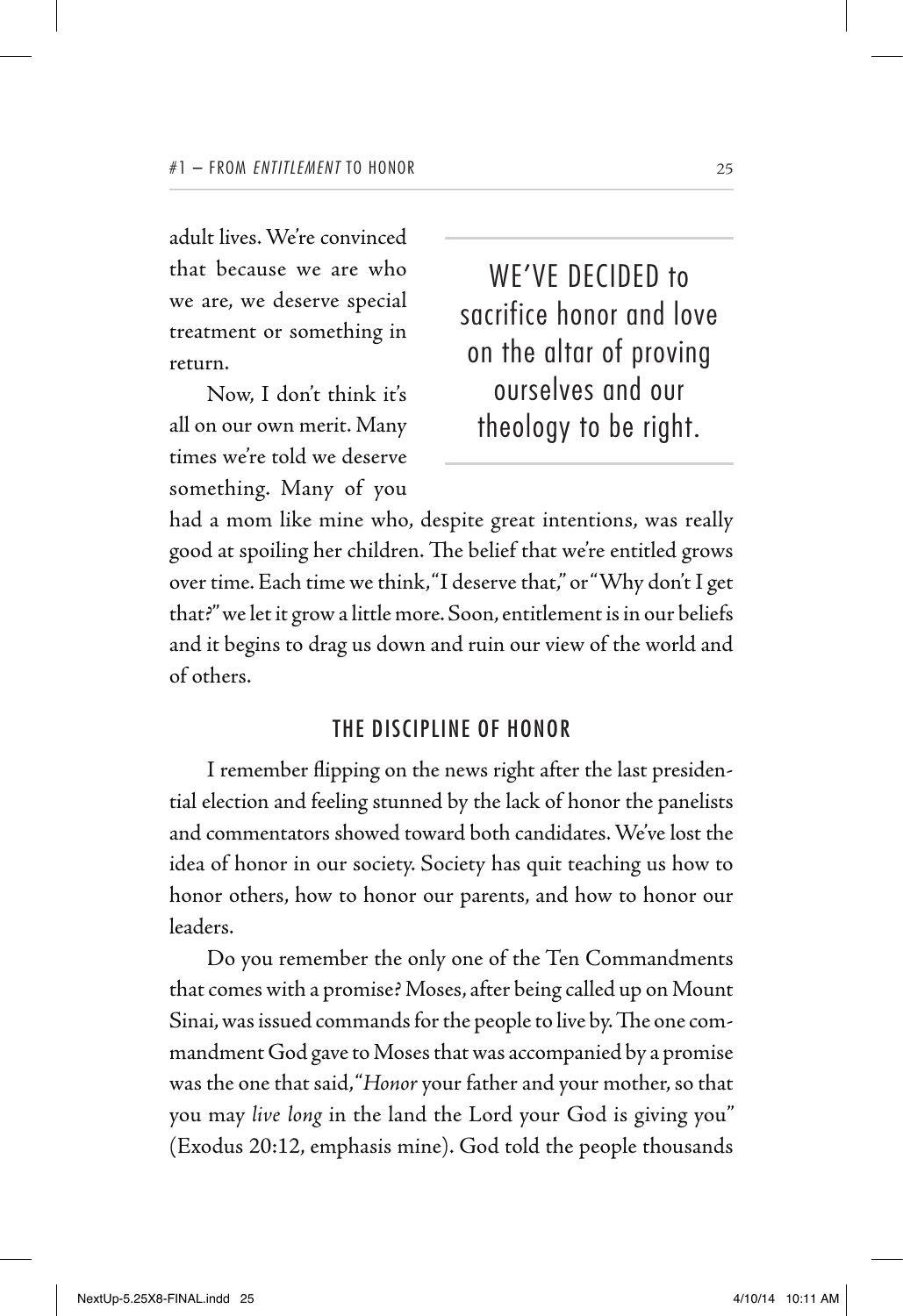of years ago that honoring those people God put in authority over them was important. In fact, God went as far as to say that the span of their lives hinged on it.

We've lost the concept of honoring our leaders, but we've also lost the concept of honoring our peers. Get on Twitter any day and you'll see people arguing back and forth, holding nothing back. Even in the church, we've lost the idea of honoring those around us. We've decided to sacrifice honor and love on the altar of proving ourselves and our theology to be right. In the meantime, we've become a church and society that has lost touch with honor. We've lost the idea that love and honor trump everything else.

#### DEFINING HONOR

Honor is one of those heroic sounding words. Read any good fairy tale and there's an honorable hero. Flip on most old movies and you'll find a man fighting for the honor of his lady. No matter what romance novel you read (so they tell me), the woman in the novel always wants an honorable man to come and rescue her

HONORING GOD travels to everything we do, everything we say, and every decision we make. from her situation or family. Honor has a long history and is a word that gets tossed around a lot, so how have we failed to display it? We've lost the meaning of real honor. We've lost the meaning of honoring others in our entitlement mindset

and our selfish society. Honor means "a showing of usually merited respect."1 Did you catch the key word in that definition? Go back and read it again. We leaders really need to pay attention to that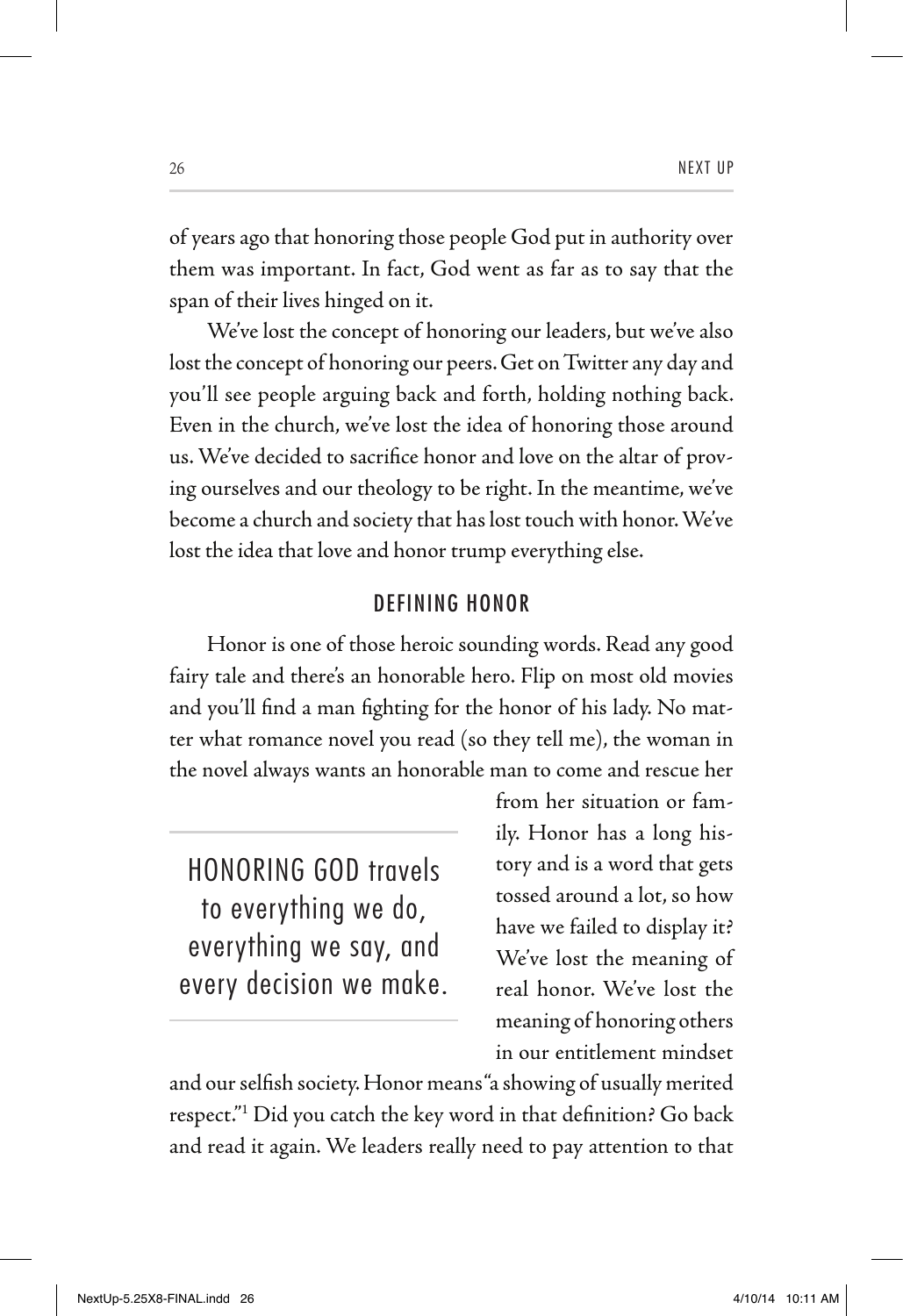word *usually*. You see, honor doesn't have to be merited. For believers in Christ, honor definitely doesn't have to be merited. The people around us and the leaders we serve with don't have to prove anything to us. The leaders we serve don't have to earn our honor. We should always give it regardless.

Honor and respect go hand in hand. We all desire to be respected. We all want to have people around us who appreciate us for who we are. We aren't entitled to respect, but we definitely want it. Honor isn't just something leaders should get, but also something we have to be extra assertive to give.

# A PICTURE OF HONOR

The Bible is full of stories about honor. Beyond just telling us to honor our mother and father unconditionally, the Bible tells us to honor God, to honor our neighbors, and to honor our leaders. Honor can't be void of a loving heart and a forgiving mind. If we're going to make the shift from feeling like we're entitled to believing that we must honor others, we're going to have to realize that our goal is to give what others sometimes don't deserve.

#### *Honor God*

If we're going to become people who show honor, it begins with God. Making the shift with God specifically from entitlement to honor should be really simple. He's the Creator, the Sustainer, and the Provider—we are not. Honoring Him and loving Him should be our top priority. We have to honor God in every part of our lives, not just in the right context. I can't begin to count the number of young people and young leaders I speak with who are great at honoring God with their time on Sunday morning and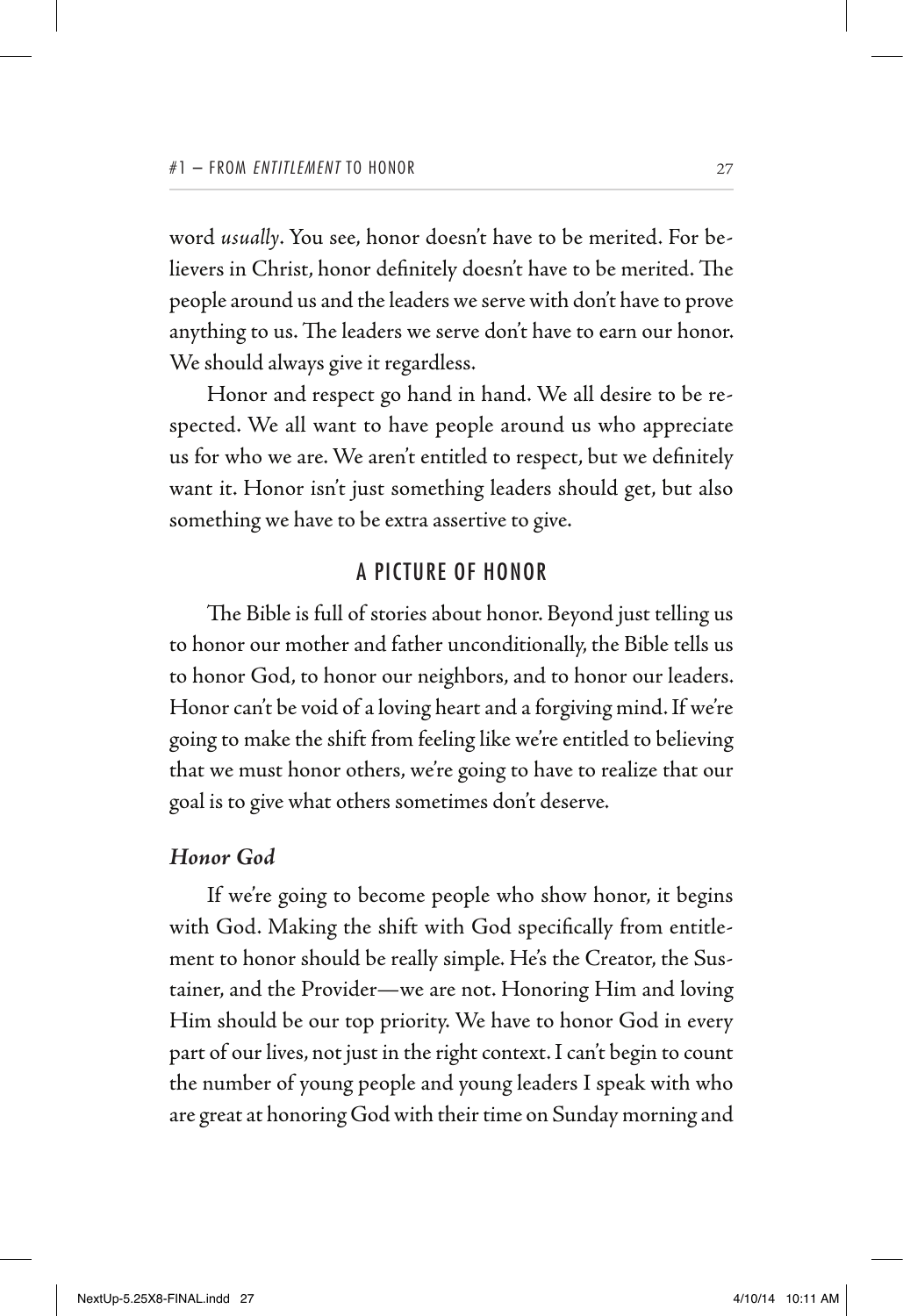are great at tweeting Bible verses, but fail to honor God with their work and their day-to-day lives. Honoring God is a 24/7 calling. Honoring God travels to everything we do, everything we say, and every decision we make.

In my life, one of the most challenging verses in all of Scripture is 1 Corinthians 10:31, which says, "So whether you eat or drink or whatever you do, do it all for the glory of God." Think about that for a second. If we obey this verse, loving and honoring God carries to every part of our lives. For young leaders, this is especially eyeopening. There may be times when it would be really easy for us to excel and get ahead, but it might not honor God. There are times when there may appear to be a fast track to a promotion or raise, but that fast track might not be honoring to God. For those of us who have a gifting for leading and influencing others, it can be really easy and seem really simple to step over people to get to where we think we need to go. In the heat of wanting to get to the top, we can often influence people to rally against someone else or against an idea. As heavy influencers, we can take advantage of someone's small mistake in order for us to get ahead. Again, that would be the easy thing, but not the God-honoring thing. To obey this verse, we have to use our gifts how God wants us to use them. See why that 1 Corinthians verse is so challenging? Honor God first.

#### *Honor Others*

The character of Uriah in 2 Samuel 11 is often overlooked in the Scripture. Uriah is rarely seen as heroic. He is usually seen as the guy who got the short end of the stick and was stabbed in the back by the people he trusted. If we take a look at the story, though, we see what kind of guy Uriah really was. He sets an unprecedented example in honoring the people around him. If you don't know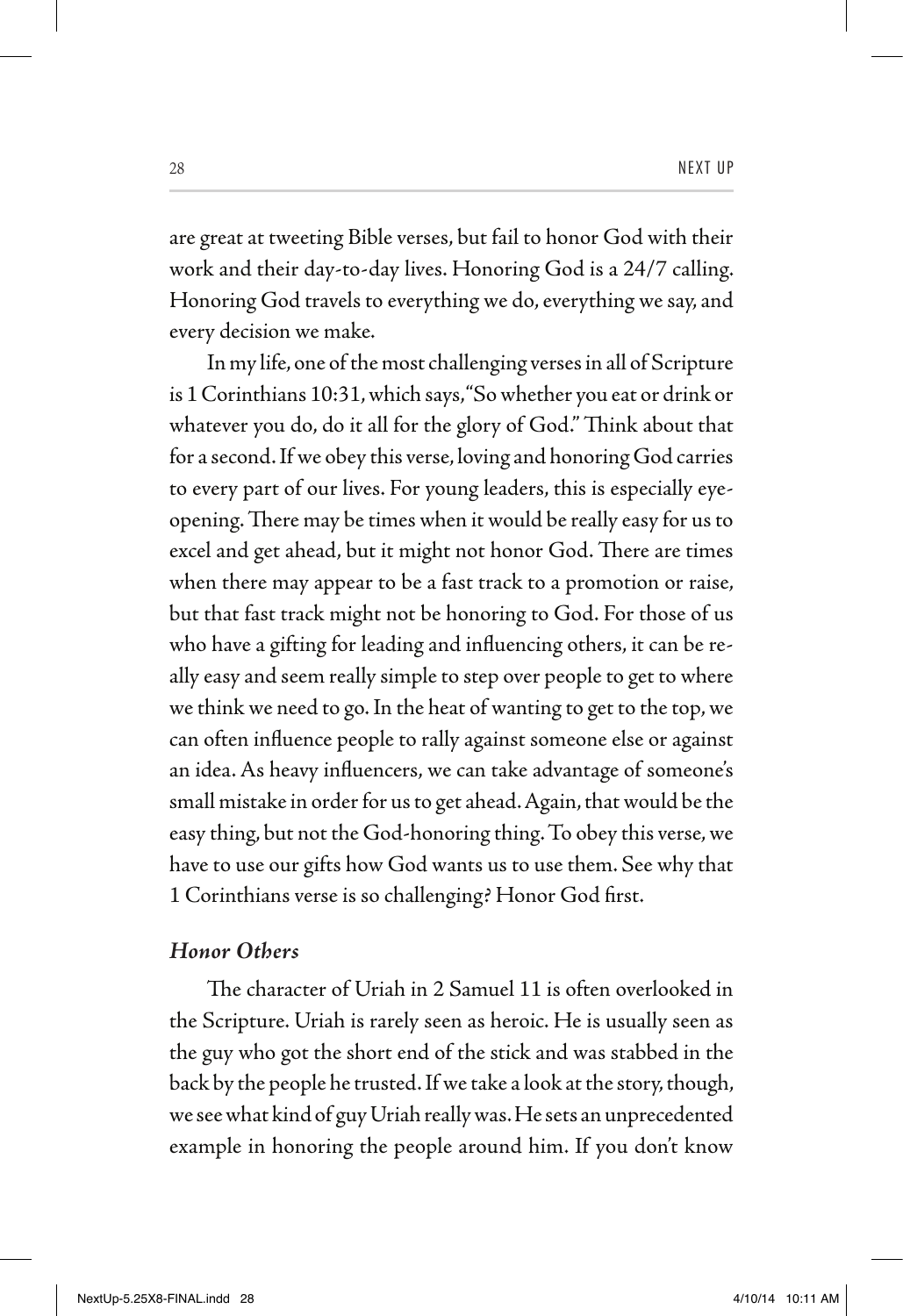the story, Uriah was out fighting with the rest of the Israelite army while David (the king) was back at home. One day, David is on his roof when he looks across the way and notices Uriah's wife, Bathsheba, bathing. David is immediately attracted to Bathsheba, so he sends for her and sleeps with her. David later gets word that he got Bathsheba pregnant. David, being the king, knows this is not a good move and goes into panic mode. Immediately, David sends for Uriah. Upon arrival, David tells him to go home to his wife. Uriah, not knowing about his wife's pregnancy, refuses to go home. What happens next shows what makes Uriah such an example of honor. In 2 Samuel 11:11 Uriah tells David, "The ark and Israel and Judah are staying in tents, and my commander Joab and my lord's men are camped in the open country. How could I go to my house to eat and drink and make love to my wife? As surely as you live, I will not do such a thing!"

Did you catch the significance of what Uriah did? Uriah not only honored his commander and leader, but he honored all those fighting with him by not going home. Uriah had too much respect for those he considered his peers to enjoy something he knew they couldn't. You and I sometimes have to give up what we feel entitled to in order to show honor to those around us.

I know you're thinking, "If you knew some of the people I know, you'd know that they don't deserve honor." Honor is shown even in the midst of what people don't deserve. Honor others anyway. Honor their time. Honor their lives. Honor their sacrifices.

#### *Honor Your Leader*

Growing up, my older brother, David, blazed the ministry and leadership trail before it was my time. David taught me a lot, but one of the most valuable things he taught me was how to show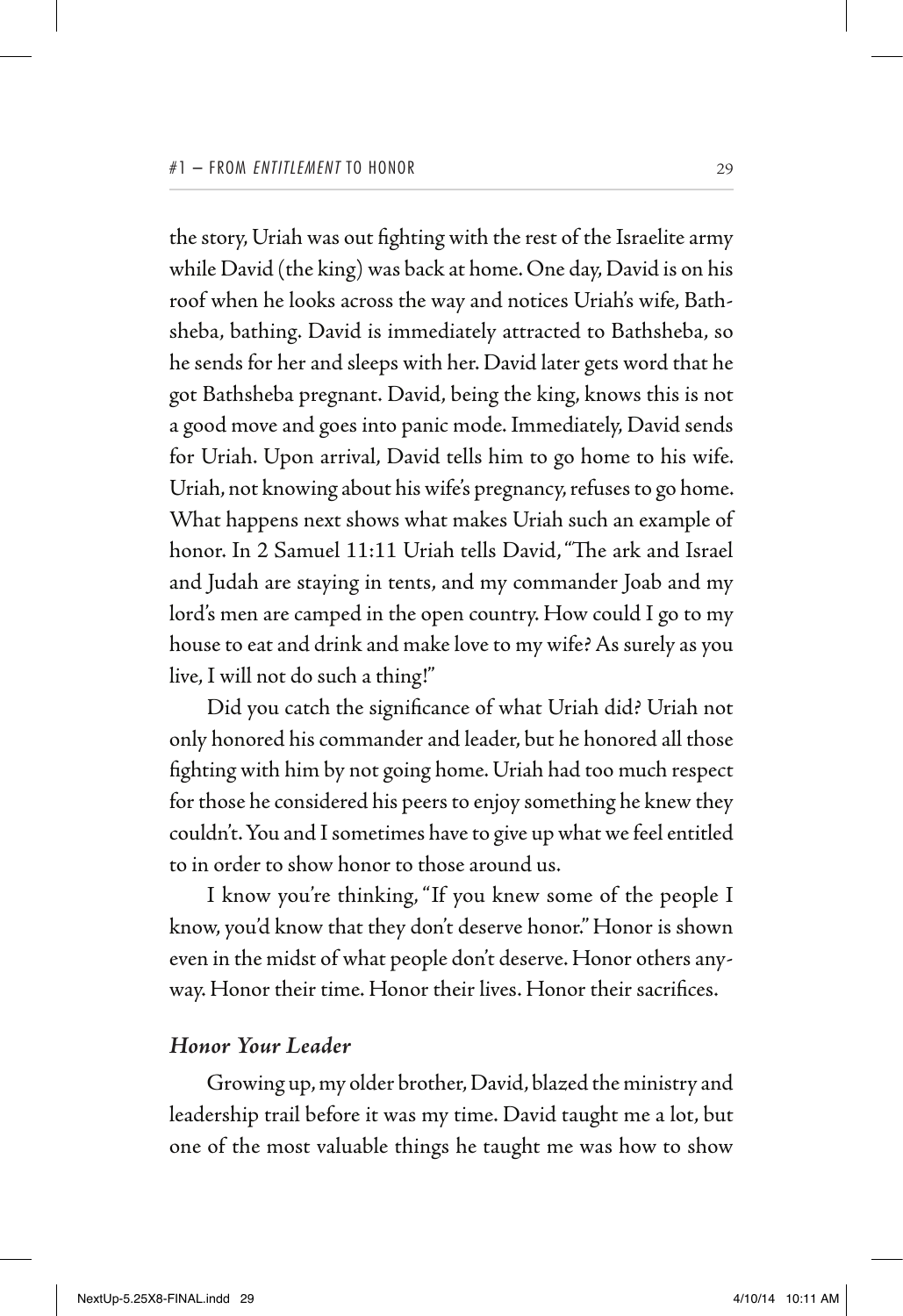honor to the people who led me. Every now and then, I think back to where I've been and have to think that many of the blessings I've been given over my life are because I was taught how to show honor to the people God has placed over me.

One of the most obvious examples of honoring a leader is in the exchange between Saul and David in 1 Samuel 24. Saul was the king of Israel at the time, but he disobeyed God tremendously. David was the one God determined was going to be the next king of Israel. Saul, consumed with pride and jealousy, tried unceasingly to kill David before David got his chance to be king. David had done nothing wrong, but Saul was still determined to kill him. David could have easily justified speaking badly of Saul or even going ahead, rushing ahead of God, and killing Saul on the spot. Instead though, David, having Saul cornered and in a vulnerable position, decided not to rise up against Saul. In fact, David refused to even say anything bad about his leader and in 1 Samuel 24:6 says, "The Lord forbid that I should do such a thing to my master, the Lord's anointed, or lay my hand on him; for he is the anointed of the Lord." Wow! That's honor. Saul did nothing to deserve it. God had placed Saul in his high position, and David recognized it. Even though David had every right to feel entitled to kill Saul since God had anointed David and told him his enemies would be delivered into his hands, he left entitlement behind to show honor to his leader.

Just like David, we have to be people who honor our leaders. We have to serve our leaders, not because our leaders always deserve honor or serving, but because it allows us the freedom to resist entitlement. Don't use honor as a manipulative tactic either. When you honor the person who leads you or who signs your check or who has the power to hire and fire you, don't do it to manipulate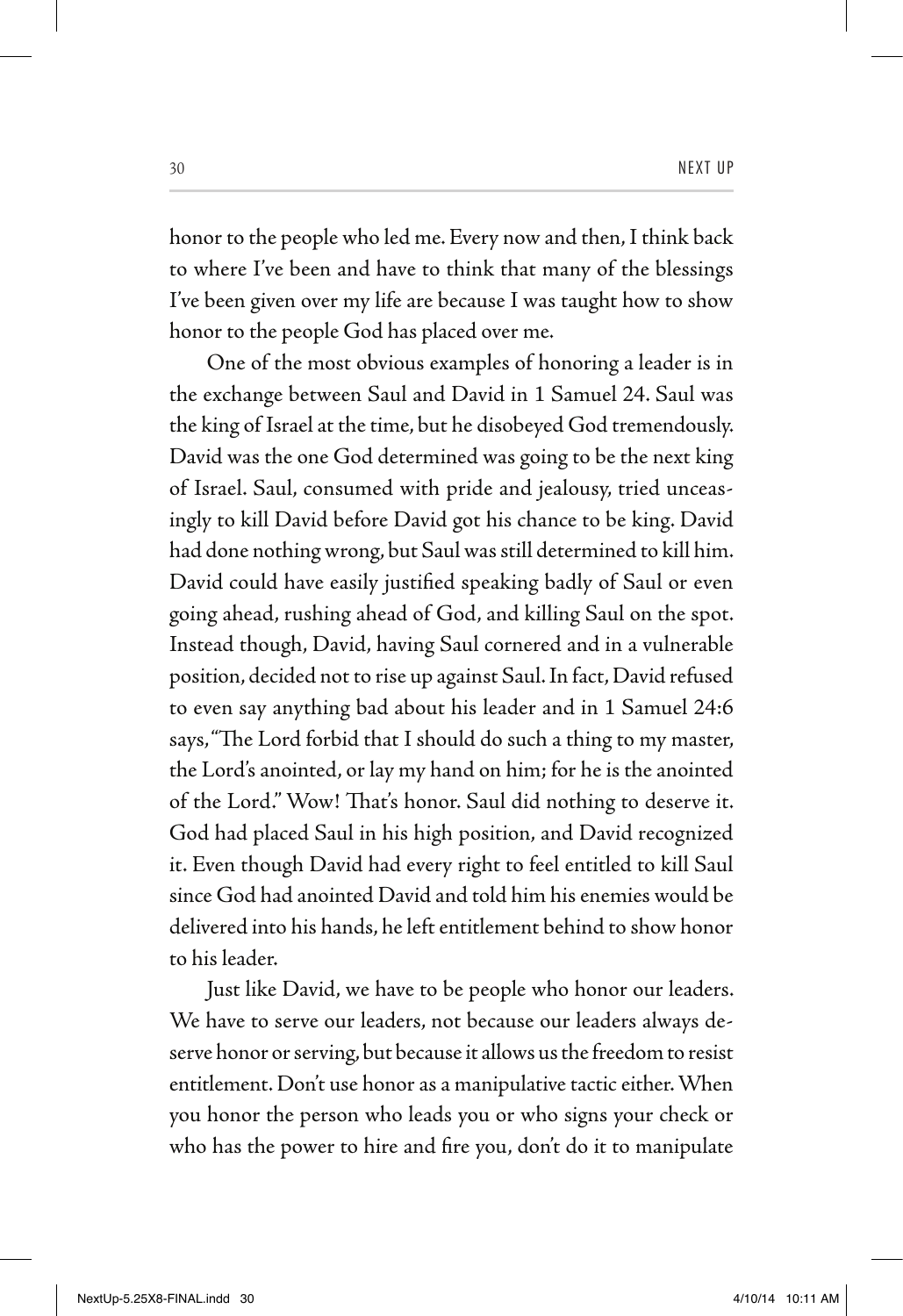them. David didn't honor Saul in hopes of getting a fatter calf out of the deal. We honor our leaders out of recognition for who they are and appreciation for the duty they have. The second you and I begin to show honor to our leader because we want something in return is the second our honor turns back into entitlement.

# MAKING THE SHIFT

How do we go from being people who feel entitled to people who are great at showing others honor? In order to be the next up to take the leadership reins, we're going to have to make the shift. In my experience, the people around us know when we're leading from a place of selfishness and false humility. When they see our entitled mindset, they'll be quick to cut us off and begin to do just enough to get by.

#### *Know Your Leader*

As we learn to honor God, we have to begin making the shift in honoring our leader. We have to understand the people who do their best to lead us and the organization that we love and work for are only human. You see, many times we fail to respect people and honor people because we forget they're flawed human beings just like us. If we expect others to offer us grace, we must be willing to do the same, even if they're in leadership above us. Regardless of our relationships with our leaders, they will disappoint us. At times, they may fail to show us the honor that we feel we have earned. We'll be disappointed in our leaders from time to time for making the decision they made or for treating someone else in a way we didn't see fit. We have to honor them anyway.

Understand that your leaders aren't perfect and understand that your job as a follower is to support them. The truth is, those